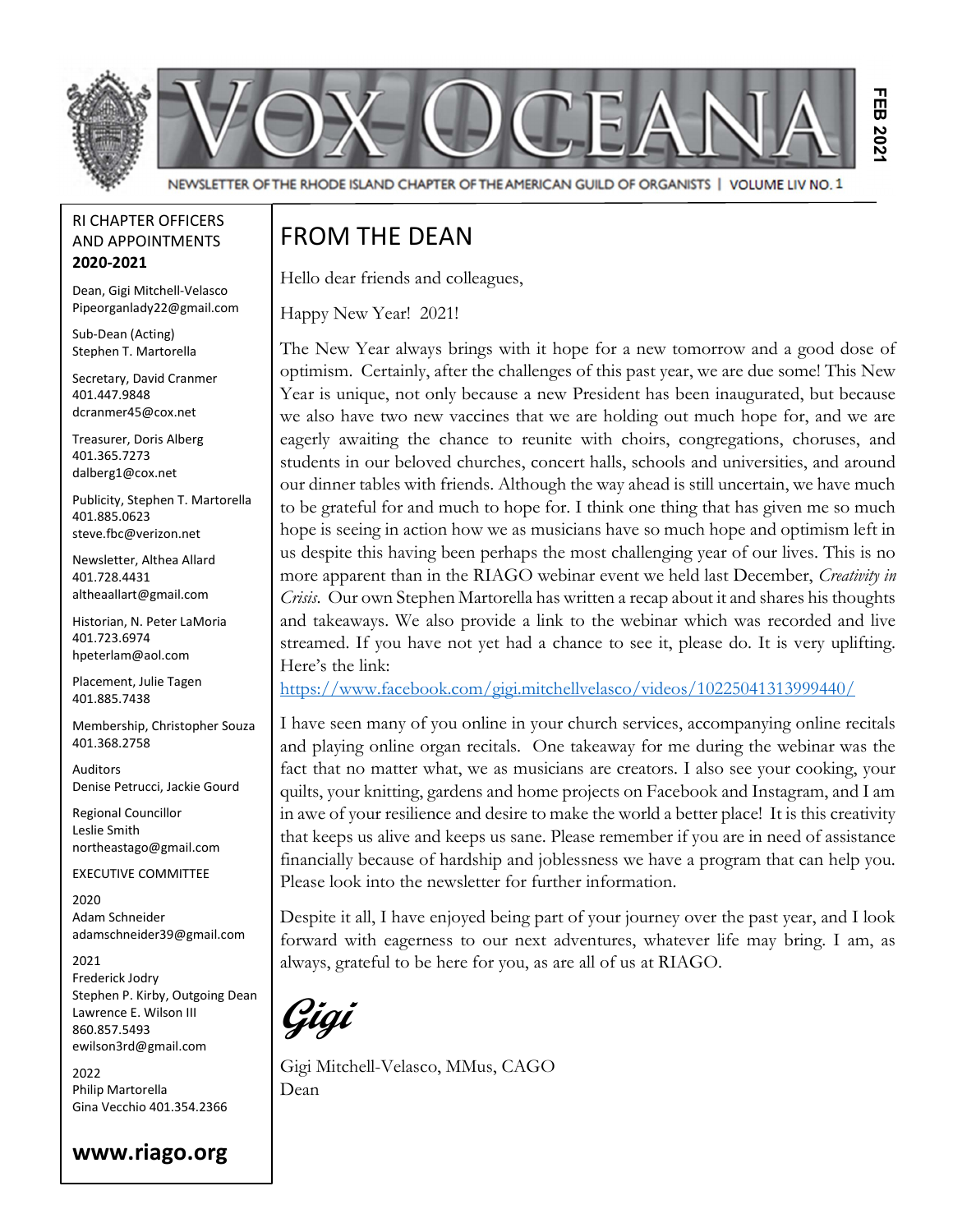## PANDEMIC ROUNDTABLE - CREATIVITY IN CRISIS

Webinar Wrap-up Stephen T. Martorella

RIAGO held its first ever webinar on December 11, 2020, when Dean Gigi Mitchell-Velasco hosted an international panel of 10 people in the musical arts, one of whom is also a licensed clinical social worker. After a welcome and introduction by Elizabeth George, Director of Member Engagement and Chapter Development for the American Guild of Organists, participants each presented and discussed samples of their work and explained how they adapted, continued, and planned for a future despite the pan demic. Panelists included international concert organist Katelyn Emerson, who recently performed for our chapter before the pandemic hit. Persons in and around Rhode Island included choral clinician Paulo Faustini, violinist with the Rhode Island Philharmonic; Handel and Haydn Society, and Concertmaster Vermont Symphony Katherine Winterstein; and recorder player and licensed clinical social worker Katy Roth. Casting the net wider we heard from David Hayes, Music Director of the New York Choral Society and Director of Orchestral and Conducting Studies at the Mannes School of Music; Matt Scinto, Music Director of Cape Cod Chamber Orchestra and Civic Orchestra of New Haven; Erin Hannigan, Principal Oboe for the Dallas Symphony and co-Founder of Artists for Animals, Thomas Vozzela; Director of Music, organist and choirmaster at St. Andrew's Episcopal Church, Kansas City, MO; New York based Courtney Carey, operatic baritone and presenter/promoter and founder of Courtney's Stars of Tomorrow; international opera star Carl Tanner, not to mention our own Dean Gigi, who added insight from personal stories of her own distinguished career as an international concert and opera star. We also heard from the leaders of the New England Musicians Relief Fund, Gabriel Langfur Rice and Hazel Dean Davis talk about their philanthropic mission of extending financial assistance to affected free-lance musicians.

Hearing their stories, one theme stood out: Do not give up, keep up your resilience and keep on in creative ways, keeping your name and your game alive, your projects

in peoples' minds, your hopes and dreams alive for the future, and offer hope to others to persevere.

This is not the first global crisis, nor will it be the last, but the response of our medical and first responders, and the resonance of the arts should all be inspiration to work toward a brighter tomorrow, and to be heroes today simply by observing the protocols.

Cindy and I from Aruba wish you all a happy, healthy, and COVID-safe New Year, one and all.

## BLACK HISTORY MONTH

Don't forget that February is Black History Month. This gives us an opportunity to discover new and exciting repertoire. Check out this schedule from Classical 91.5 –

https://www.classical915.org/post/pipedreamscelebrates-performers-composers-and-musicafrican-americans-february-2021. Here's the link to the first program on February  $1<sup>st</sup>$  – https://www.pipedreams.org/episode/2021/02/ 01/shining-a-light. One can listen to the trailer of this program on the home page – https://www.pipedreams.org/

## MEMBERSHIP DIRECTORY

The RI AGO Board is planning on producing an updated Members Directory for 2021-2022. Due to our National Organization's restructuring of Membership Dues, please make sure you have updated your Membership as soon as possible. Christopher Souza plans to organize this directory in the early spring of 2021. Thanks for everyone's cooperation.

Stephen Kirby

# THE 2021 LOIS CONBOY MEMORIAL AWARDS

This year's Louis Conboy Memorial Awards are now accepting applications for the Young Artist, Encouragement and Discovery Awards. Please see each attached application information on these Awards.